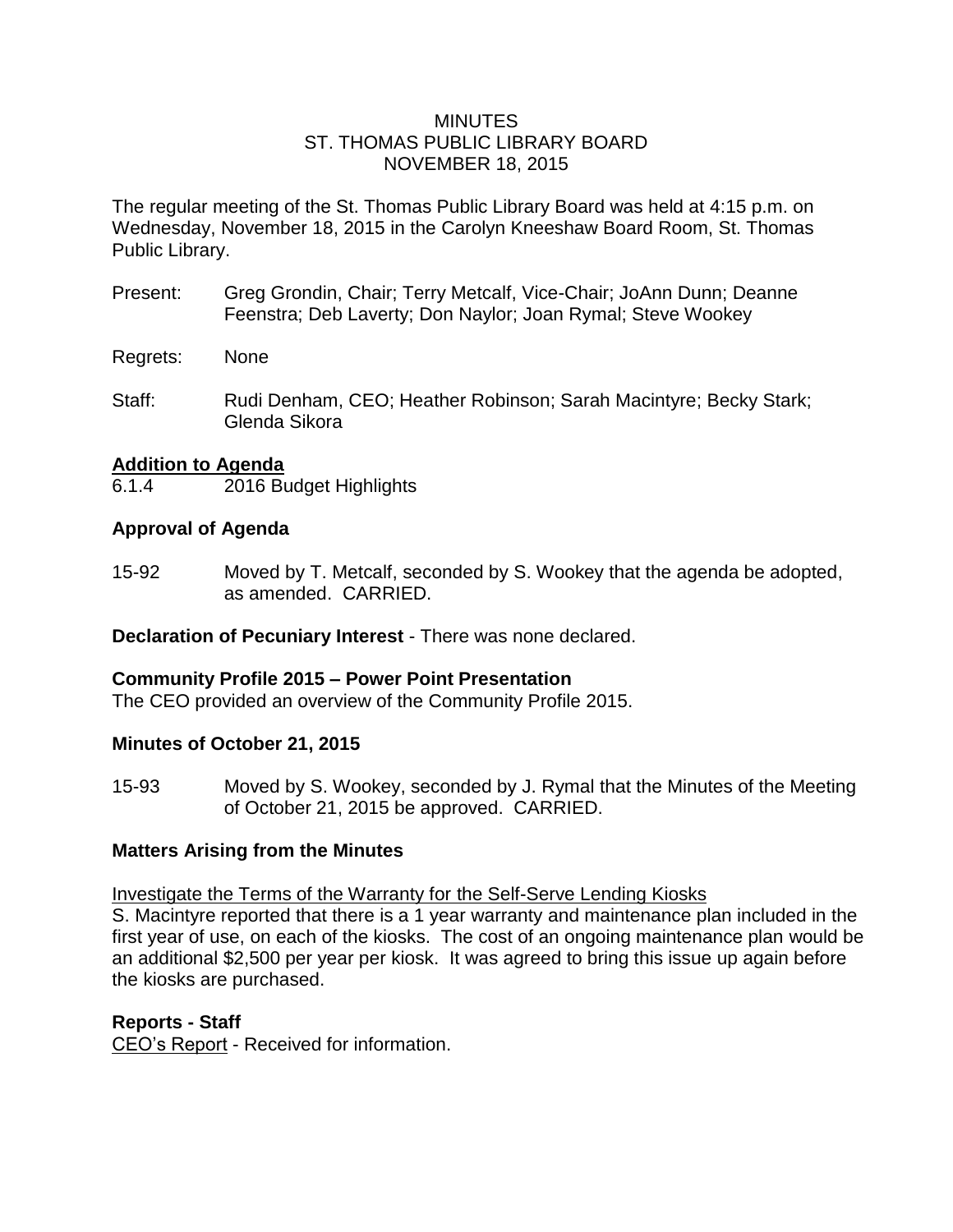## Update

The CEO reminded that an additional Capital Request was sent to the City for the two Self-Serve Lending Kiosks.

The landing at the Library's front entrance will be under construction beginning November 23, 2015. The quote is less than anticipated.

### Library Activities

Public Services Librarian Report - Received for information.

## Update

H. Robinson reminded that the Donor Event being held on Saturday, December 5 from 6 p.m. to 8:30 p.m. is well underway and invitations have been mailed.

#### Systems and Public Services Librarian Report – Received for information.

## Update

S. Macintyre reminded members that the Track to the Future event with the City and Thames Valley District School Board will be held on Monday, November 23, 2015 at 6:30 p.m. at the Memorial Auditorium. In answer to a question, S. Macintyre replied that a layout of the building will be provided.

Edge Benchmarks Assessment – Received for information.

In answer to a question, S. Macintyre replied that SOLS is working on offering the full range of Edge Benchmarks Assessment in Canada.

Outreach and Community Development Librarian Report - Received for information.

## Update

B. Stark reported that the Library is partnering with the Friends in a "Shop The Neighbourhood" initiative of Yellow Pages that celebrates small businesses and reminds Canadians how local shopping makes a difference in all our lives. The Friends Book Sale will be held in the Carnegie Room on Saturday, November 28 from 9 a.m. to 1 p.m. A bag of books will be \$2 and cloth bags will also be sold.

Outreach Plan Report – Received for information.

Friends Book Sales Report – October 2015 - Received for information.

Friends Liaison Report - November 2015 - Received for information.

**Reports - Standing Committees** Finance

Revenue and Expenditure Statement – October 31, 2015 – Received for information.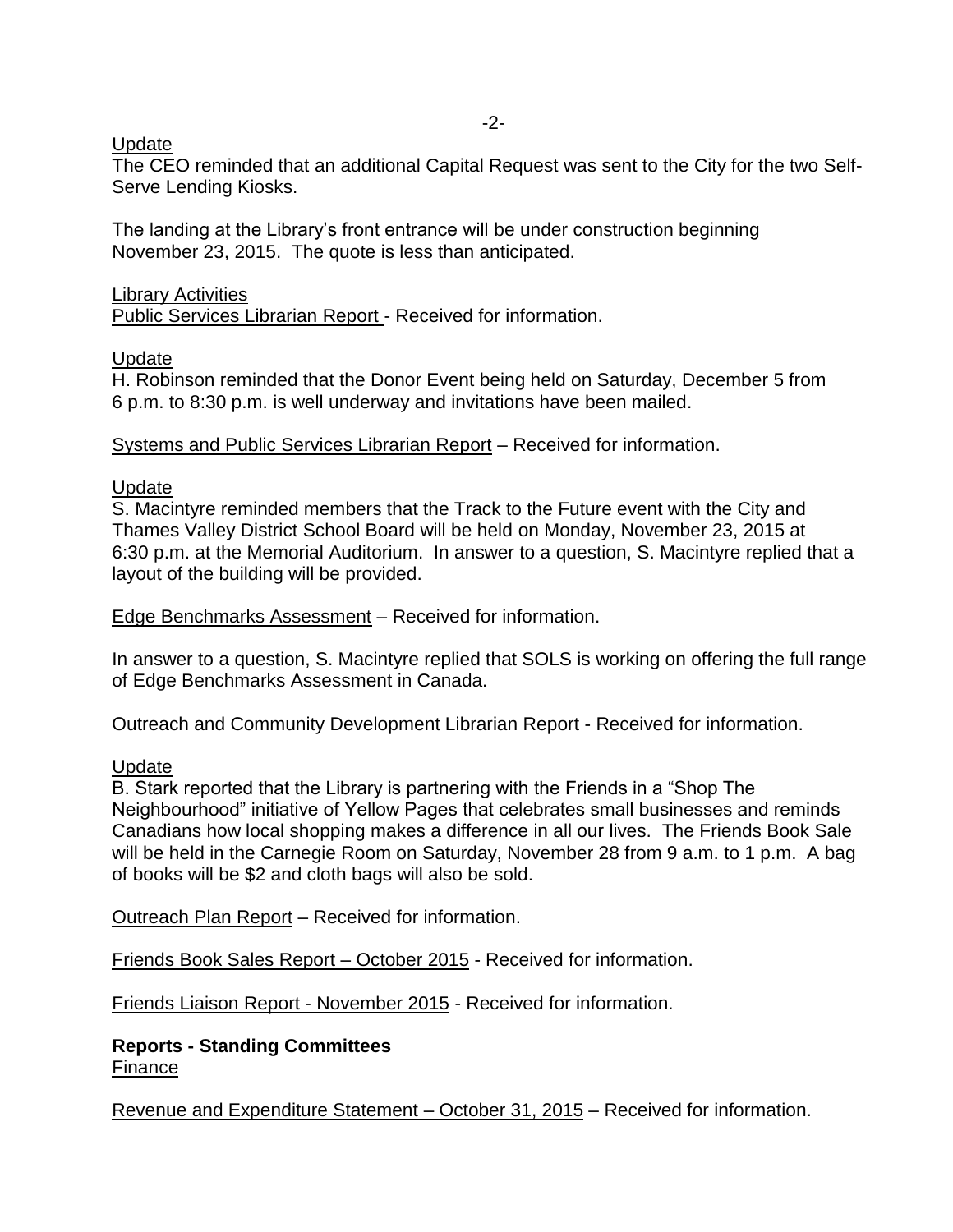15-94 Moved by T. Metcalf, seconded by J. Dunn that the St. Thomas Public Library Board approve the Revenue and Expenditure Statement January to August 31, 2015. CARRIED.

Trust Funds Report – October 31, 2015 – Received for information.

15-95 Moved by T. Metcalf, seconded by J. Dunn that the St. Thomas Public Library Board approve the Trust Funds report of October 31, 2015. CARRIED.

2016 Operating Budget – Received for information.

The CEO advised that this budget is revised from the draft presented October 2015. There was \$3,000 added to Federal Project Grants and an adjustment of (-\$4,500) to Salaries and Benefits, making a total reduction of \$7,500.

15-96 Moved by T. Metcalf, seconded by J. Rymal that the St. Thomas Public Library Board approve the revised 2016 Operating Budget requesting \$2,167,500 from the City of St. Thomas. CARRIED.

2016 Operating Budget Highlights – Distributed and received for information.

The CEO reviewed the 2016 budget highlights. In answer to a question, she replied that it was difficult to calculate how much lower our materials budget was than Woodstock and Stratford due to many factors, such as development charges.

#### Southern Ontario Library Service

T. Metcalf advised that the SOLS Trustee report from the November 7, 2015 meeting will be available for the December 16, 2015 meeting.

Personnel – There was no report.

Fundraising and Public Relations – There was no report.

#### Federation of Ontario Public Libraries

T. Metcalf advised that the FOPL report will be presented at the December 16, 2015 meeting.

#### **Correspondence**

Cathy Armstrong re: Thank you letter – Received for information.

Social Committee re: Request letter – Received for information.